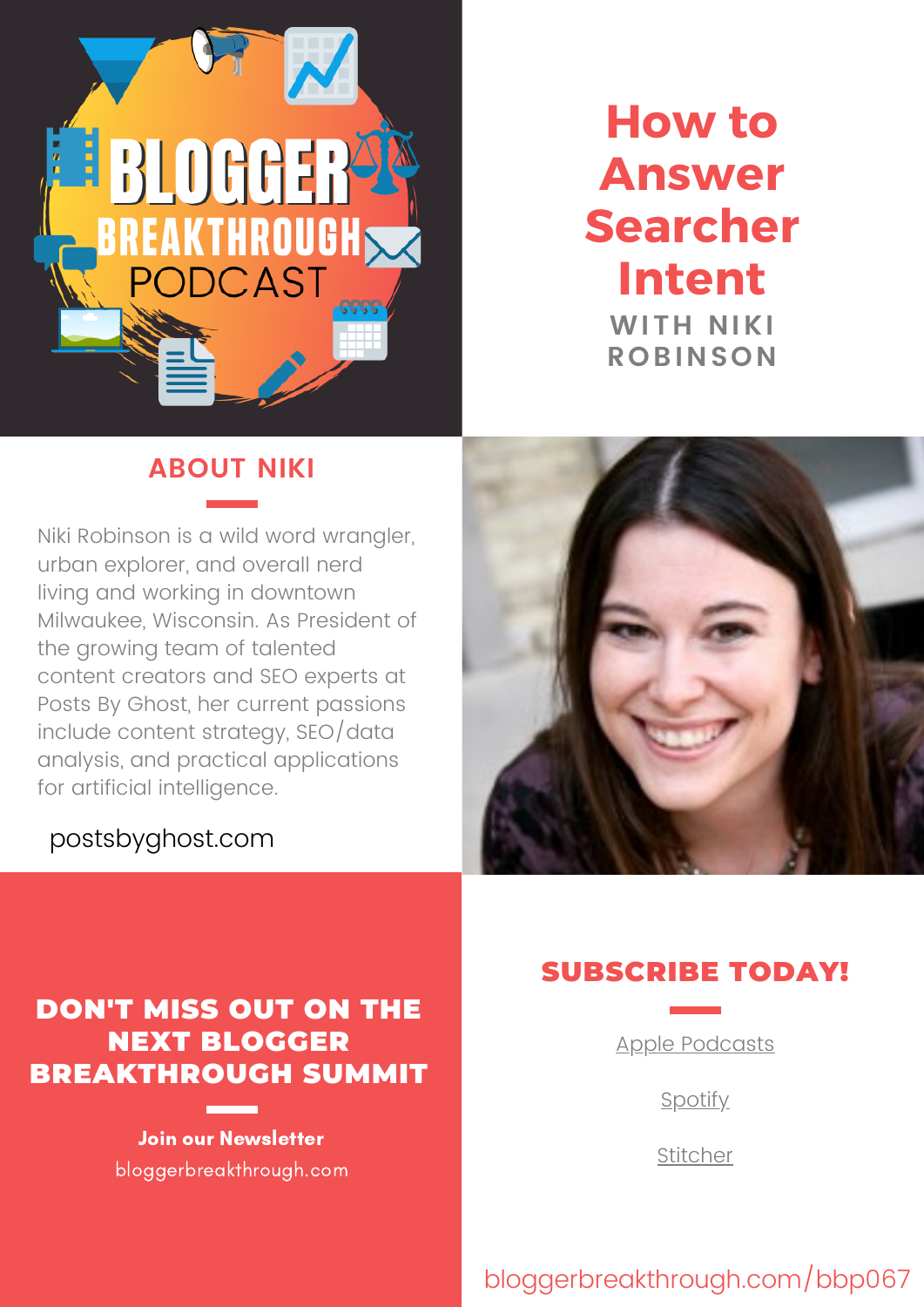### **The Blogger Breakthrough Summit Podcast**

#### [00:00:07.910] - Liz Stapleton, Host

Showing up on the first page of Google Search is kind of like the Holy grail of blogging. By researching your readers' needs and answering the searcher's intent, you up your chances of reaching that revered spot on the first page by people who actually want to read your content.

#### [00:00:23.930] - Liz

Hi. I'm Liz Stapleton, host of the Blogger Breakthrough Summit. And this is the podcast where we share tidbits and tips from our incredible Summit speakers. In today's episode, you're going to hear tips to up your keyword game from content creator and SEO specialist Nikki Robinson that she shared with us during the 2020 Blogger Breakthrough Summit. And I'm excited to say she's actually coming back for the 2022 Blogger Breakthrough Summit. So let's go ahead and get to it.

#### [00:00:48.650] - Niki Robinson

I think the big thing that I want to talk about first is just answering searcher's intent. Okay. So I think people think about keywords in the sense that they think, oh, "I need to do this keyword research. I need to find this perfect keyword, and then it's going to have this magical set of numbers assigned to it like, a lot of people are searching for it, and I know I can rank for it. And so I'm going to cram it into my content in a way that maybe isn't working."

#### [00:01:16.610] - Niki

Now, it doesn't mean that you don't want keywords that, you know, people are searching for a lot. And your market is searching for a lot. You know your readers, right? But I guess what I'm saying is when it comes to searcher intent, you need to sit down and think about, "Okay, how are my readers searching for this? And how can I answer their question with a post?"

#### [00:01:39.230] - Niki

So I like to think about keywords, when you think about a focus keyword, I like to think about that as the topic of your post. What am I writing about? That's your keyword. People think it's kind of this magical thing that they're going to come up with this perfect thing and just stick it in a bunch of places and that's just going to magically make them rank. But it's more than that.

[00:02:02.930] - Niki

It's really about figuring out what your readers want and then answering their questions. Right?

#### [00:02:11.750] - Niki

So, like, a lot of the time I go, when you get emails from people...And I say this to businesses, too. It's like when you're out in the field doing customer service, thesame goes for bloggers, right? When you get emails from people, when you have people responding to your mailing list, when you have people commenting on stuff, what are they asking about? What do they want to know from you? And that's the stuff that you want to write about. And that's going to lend itself naturally to what keywords are going to be important to your blog.

#### [00:02:34.370] - Niki

So I kind of just want to say a little bit about that because I just feel like there's a lot of shoehorning that goes on.

#### [00:02:40.310] - Liz

Like if you put a keyword in this many times, and some of that's Yeost says you need it in there more or something because you're using a plugin, but you can use related keywords, and that could almost be better. It's called LSI, which I forget what it stands for. Right? Am I totally off base here? Am I using the right terminology?

#### [00:03:00.770] - Niki

No, that's fine. I mean, LSI is fine. I don't like using LSI just because...The term just because it's kind of confusing.

[00:03:08.630] - Liz

### bloggerbreakthrough.com/bbp067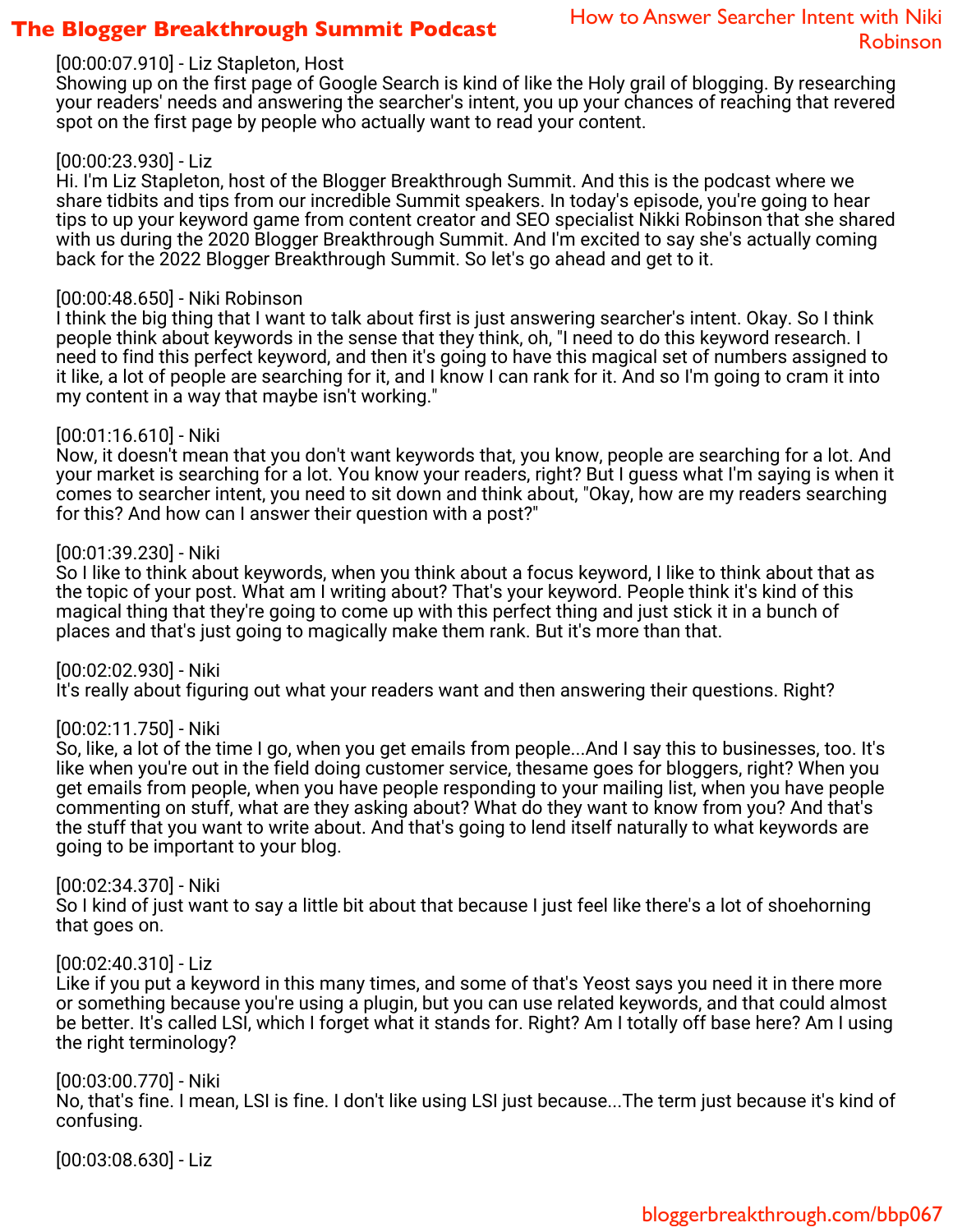### **The Blogger Breakthrough Summit Podcast**

Like words and phrases that relate to the topic you're talking on.

[00:03:11.150] - Niki Exactly. Yeah.

#### [00:03:12.770] - Niki

So I mean related keywords that support the keyword that you're writing about. So if it's how to make macaroni and cheese, you're obviously going to have various things that naturally fit into that. Right?

#### [00:03:25.130] - Niki

So it's going to be like the type of noodle and the type of cheese and the different things. So it's not something that's way out here that's different than you have to also find it's those natural words that also flow right into what you're already talking about. And I think what I tell people the most is get rid of the "garbage words," I say. So the garbage words are when you're saying, like "it" or "that" or whatever. Use nouns, adjectives and verbs, like really specific stuff. And that's what's filling in your content more and making it much more robust. Right.

#### [00:03:57.710] - Niki

So you're not just saying then you stir "it." Well, what are you stirring? Right.And that's a really great way to just naturally add a lot of those. We call them semantic keywords most of the time. Those related keywords in a natural way without trying to make some magic happen. That is impractical.

#### [00:04:17.210] - Liz

Yeah. So it's understanding sort of how to use the keywords throughout your content to make it the most bang for your buck, if you will, without being obnoxious.

#### [00:04:29.030] - Niki

Yeah. And I kind of want to say a little bit too about, like, a lot of bloggers are in WordPress, and I really like WordPress SEO. We do specialize in WordPress SEO, but that doesn't mean that you can't do SEO on other platforms. It's a lot more difficult to do SEO on other platforms. I just want to throw that out there. So if you are using WordPress, I do recommend using an SEO plugin. Yoast is usually pretty much the most common. And I like Yoast. I think what I want to say about that, though, is that a lot of people think like, "Oh, I just put in a word in that focus keyword field, and then I get that green light. And then I go on my day and I post as optimized."

#### [00:05:11.270] - Niki

But what I encourage people to do is the little indicators that Yoast has, right, it will have the green...What you did right, what you kind of did okay, and then what you didn't do right. And those are an okay set of guidelines. They're not terrible. I don't think they're all perfect or great, but the thing is that it's not a bad set of guidelines in terms of where to put things and how to optimize your posts.

#### [00:05:38.750] - Speaker 2

So what I encourage people to do is try to get that green light on as many of those items as possible, if it naturally makes sense, if it's something where you just feel like you're like, okay, I'm really going overboard on this. Then in that case, it's like, okay, then dial it back. And there's also some things about Yoast where, I know they updated it recently, but it's like you only have to have something like, 300 or 500 words in the post for them to say like, yeah, your post is long enough and most top content that ranks right now is like, 1800, 2200 words. If you have that many words to say about something, then I say cover the topic as extensively as possible. Go into detail about that one specific topic. Get specific, talk about one thing, elaborate on it, but don't just add words to add words, right? So we don't want to just like, "Oh, this doesn't have enough words. I'm just going to cram more words in there so that there's more words."

#### [00:06:40.350] - Liz

Okay, hopefully this episode has helped you to discover how answering a person's search intent will help you reach more people, rank higher and create targeted content faster. Join us next time when you're you will be learning how you can use Google Analytics to better monetize your affiliate